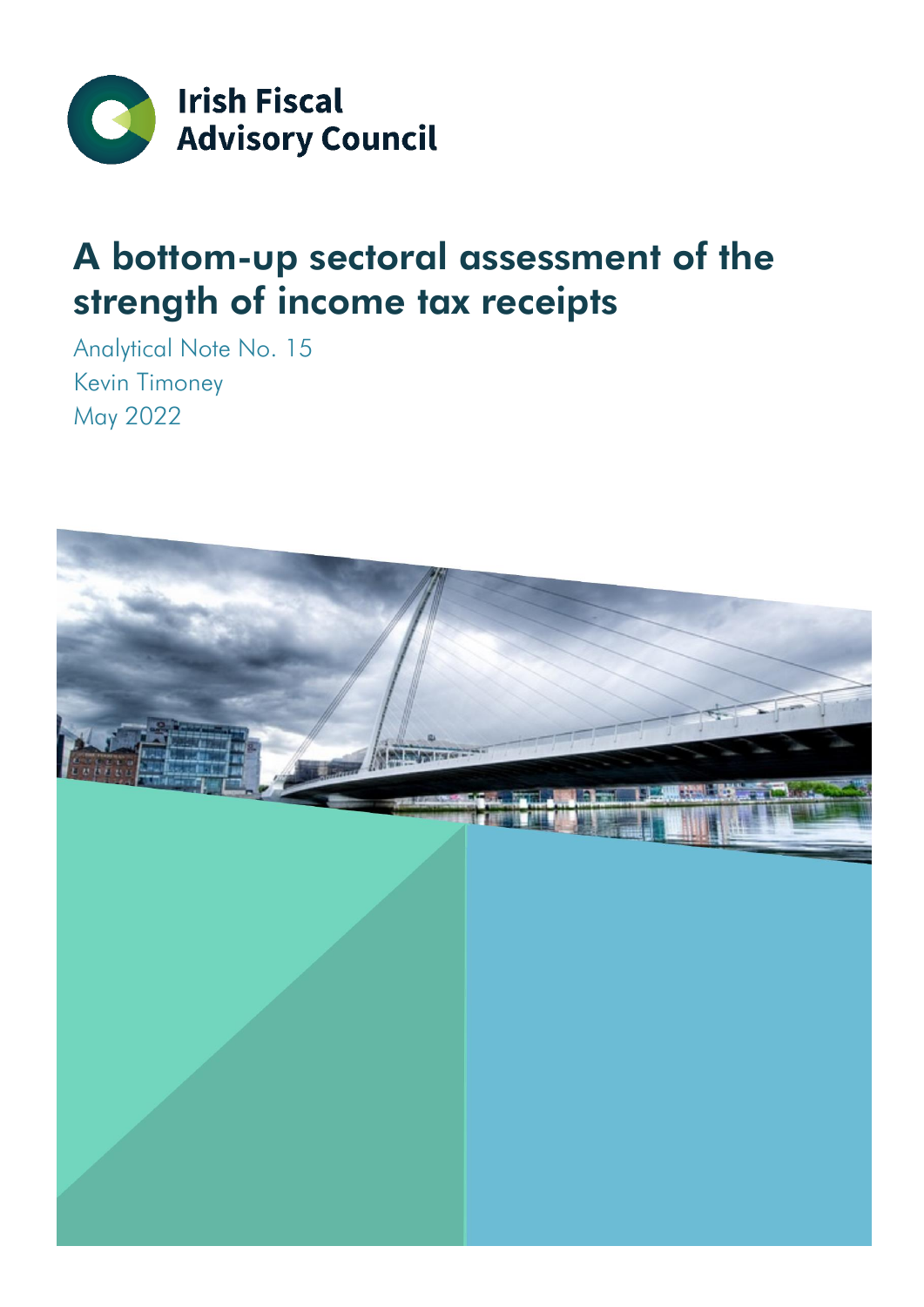### **Abstract**

The jump in taxes paid by employees in 2021 was surprisingly sharp. This led to an increase in the average effective tax rate in the economy something official forecasts assume will continue. This surprising outturn suggests reasons to be cautious: there are risks that the rise in effective tax rates could reverse. In many sectors, the recovery from the pandemic is likely to lead to reduced effective tax rates: this reflects the return of lowpay and low-tax jobs. But continued growth in high-pay sectors may more than offset this decline. This offsetting force would be consistent with the overall picture for the economy set out in official forecasts in the *Stability Programme Update 2022*.

Bottom-up projections set out in this note building on the recent performance of low, middle and high pay sectors suggests these effects could yet persist, provided that growth in the real economy and incomes continues.

#### Suggested reference:

Timoney, K., (2022). "A bottom-up sectoral assessment of the strength of income tax receipts". Irish Fiscal Advisory Council Analytical Note Series No. 15. Dublin. Available at: www.FiscalCouncil.ie

© Irish Fiscal Advisory Council 2022

This report can be downloaded at [www.FiscalCouncil.ie](http://www.fiscalcouncil.ie/)

The author is an economist on the Secretariat of the Irish Fiscal Advisory Council. Email: kevin.timoney@fiscalcouncil.ie. The opinions expressed and arguments employed in this paper do not necessarily reflect the official views of the Fiscal Council. The author would like to acknowledge the helpful comments from Philip O'Rourke in the Revenue Commissioners; Brendan O'Connor, Ian Power and colleagues at the Department of Finance; and the feedback and kind assistance received from members of the Council and from the Secretariat.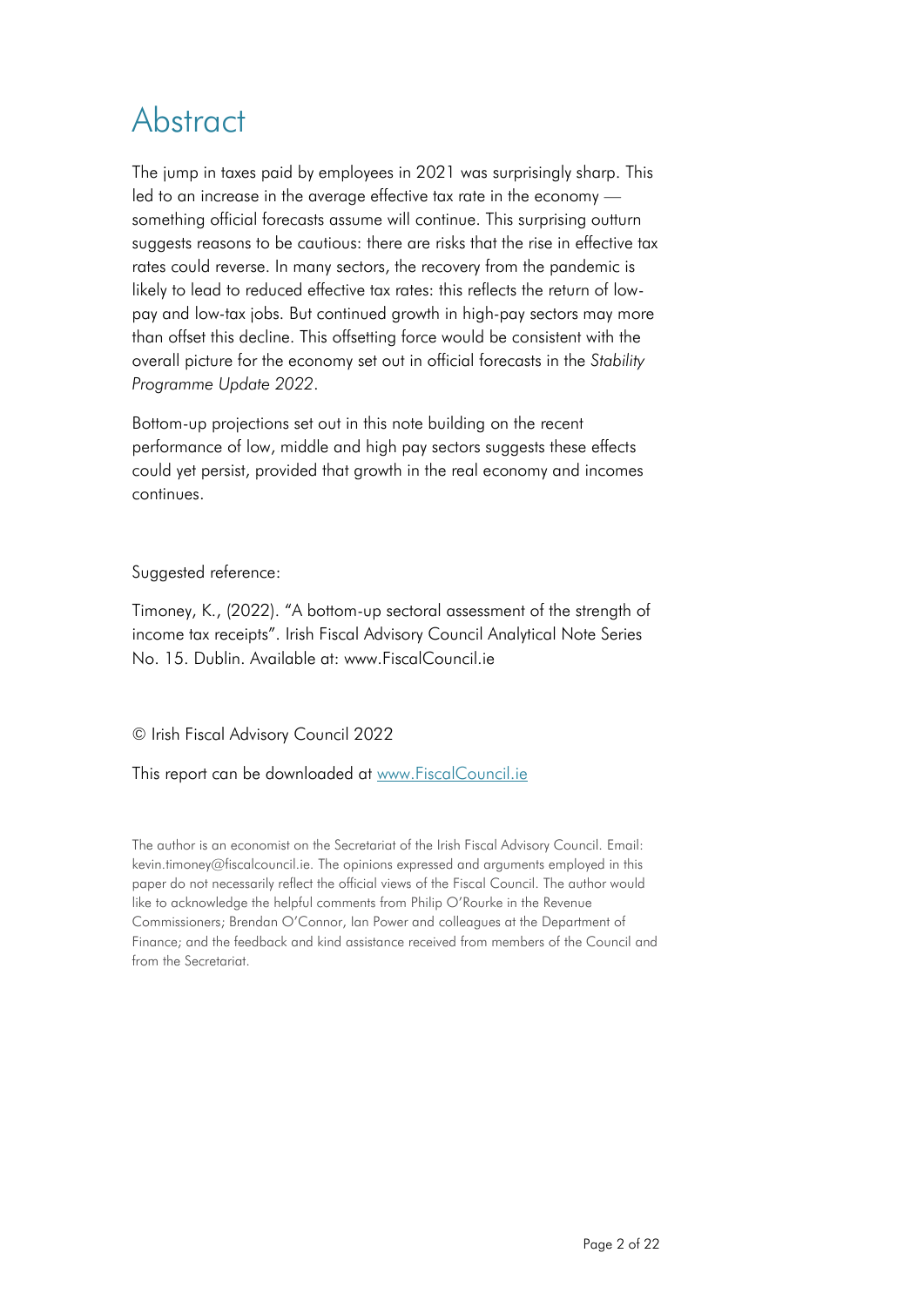# Summary

Income tax receipts were exceptionally strong in 2021, despite significant restrictions on activity due to Covid-19. The increase in revenues has significantly outpaced the recovery in wages and salaries, resulting in a large increase in the effective tax rate. This may seem surprising given that there have been no major changes in tax policy. Official forecasts for the Irish economy and public finances contained in the *Stability Programme Update (SPU) 2022* show that this elevated effective tax rate is expected to be permanent.

This note analyses the contributions of different sectors to income taxes paid directly by employees. The relationships between taxes, hours worked, and hourly wages are assessed for three illustrative sector groupings: 'High 5', 'Middle 6', and 'Low 5', based on their ranking in hourly wages before the pandemic in 2019.

The findings show that hourly wages are forecast to grow more rapidly over coming years than over the past decade. This is especially the case for sectors with the highest hourly wages, in keeping with their faster growth since 1995. Based on available data, the relationship between effective tax rates and hourly wages is used to project effective tax rates at the sectoral level over the forecast horizon. While compositional effects are expected to reduce the effective tax rate for the 'Low 5' group, and little change is anticipated for the 'Middle 6' sectors, a higher effective tax rate for the economy as a whole would be supported by a further projected rise for the 'High 5' sectors.

While there are a number of downside risks to the *SPU 2022* projections, this note finds some upside potential for tax receipts: a set of bottom-up projections of employee taxes suggests that these receipts could be more than 5 per cent higher in 2025 relative to *SPU 2022* forecasts.

Overall, official forecasts anticipate continued growth in the real economy and incomes over the forecast horizon. If these forecasts prove accurate, the bottom-up projections presented in this note are consistent with a higher average effective tax rate than *SPU 2022* projects. However, caution should remain around the unexpected and sudden upwards shift in the average effective tax rate in 2021.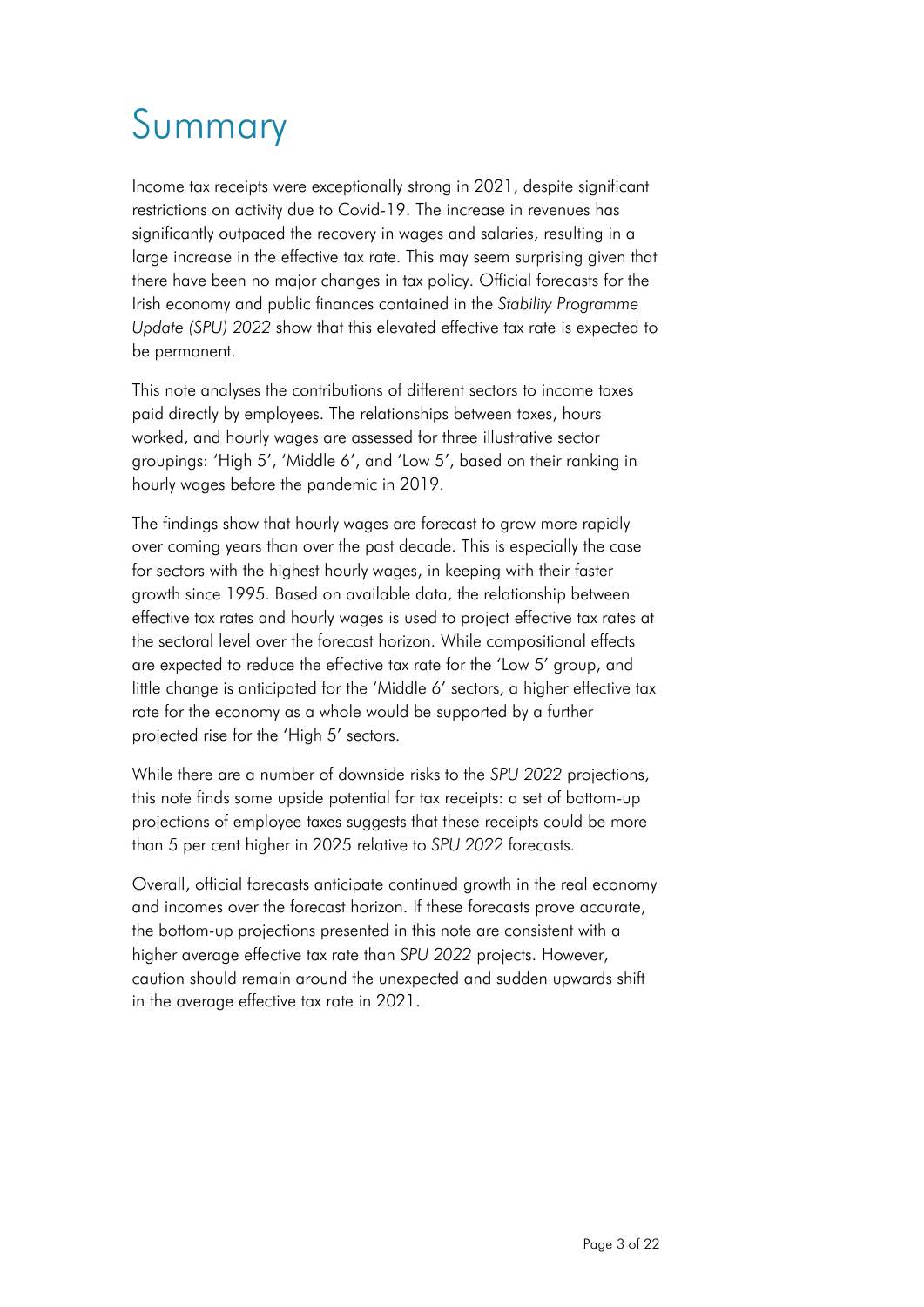### 1. Introduction

Income tax receipts were exceptionally strong in 2021, despite significant restrictions on activity due to Covid-19, especially in the early part of the year. A rapid recovery in income taxes took place in the final quarter of 2020, and receipts have been consistently stronger than official forecasts.<sup>1</sup> For the first four months of the year, 2022 income taxes grew by 19 per cent compared to January–April 2021, by 27 per cent above the same period in 2020, and by 37 per cent over end-April 2019.

As a share of labour income, the average effective tax rate (ETR) for income increased by two percentage points to 24 per cent between its level in 2019 and 2020 and the level reached in 2021. This takes the ETR to its highest level in the series. This strength is puzzling in the absence of major income tax policy changes, and since the share has generally been fairly steady in recent years (Figure 1). 2 The *Stability Programme Update (SPU) 2022* projects a higher ETR to remain for 2022–2025.



Sources: Department of Finance, CSO, and author's calculations. Notes: Income tax mainly comprises "pay as you earn" (PAYE), universal social charge (USC, which replaced the income levy in 2011), and self-assessed income taxes. It also includes life assurance exit tax, deposit interest retention tax, professional services withholding tax, dividend withholding tax, and other miscellaneous income tax.

<sup>1</sup> *Budget 2021* forecast income tax of €22.7 billion for 2021, below 2019's €22.9 billion. The 2021 outturn was €26.7 billion — €4 billion and 17 per cent more than forecast.

<sup>&</sup>lt;sup>2</sup> Over the period, the Government implemented a partial indexation of the income tax system, meaning an increase in the level of income at or above which tax is charged. This implies a modest rise in the tax take as inflation and wage growth brings more income into the higher income tax brackets. However, these effects are small relative to the change seen in 2021 and there was no indexation at all in some prior years.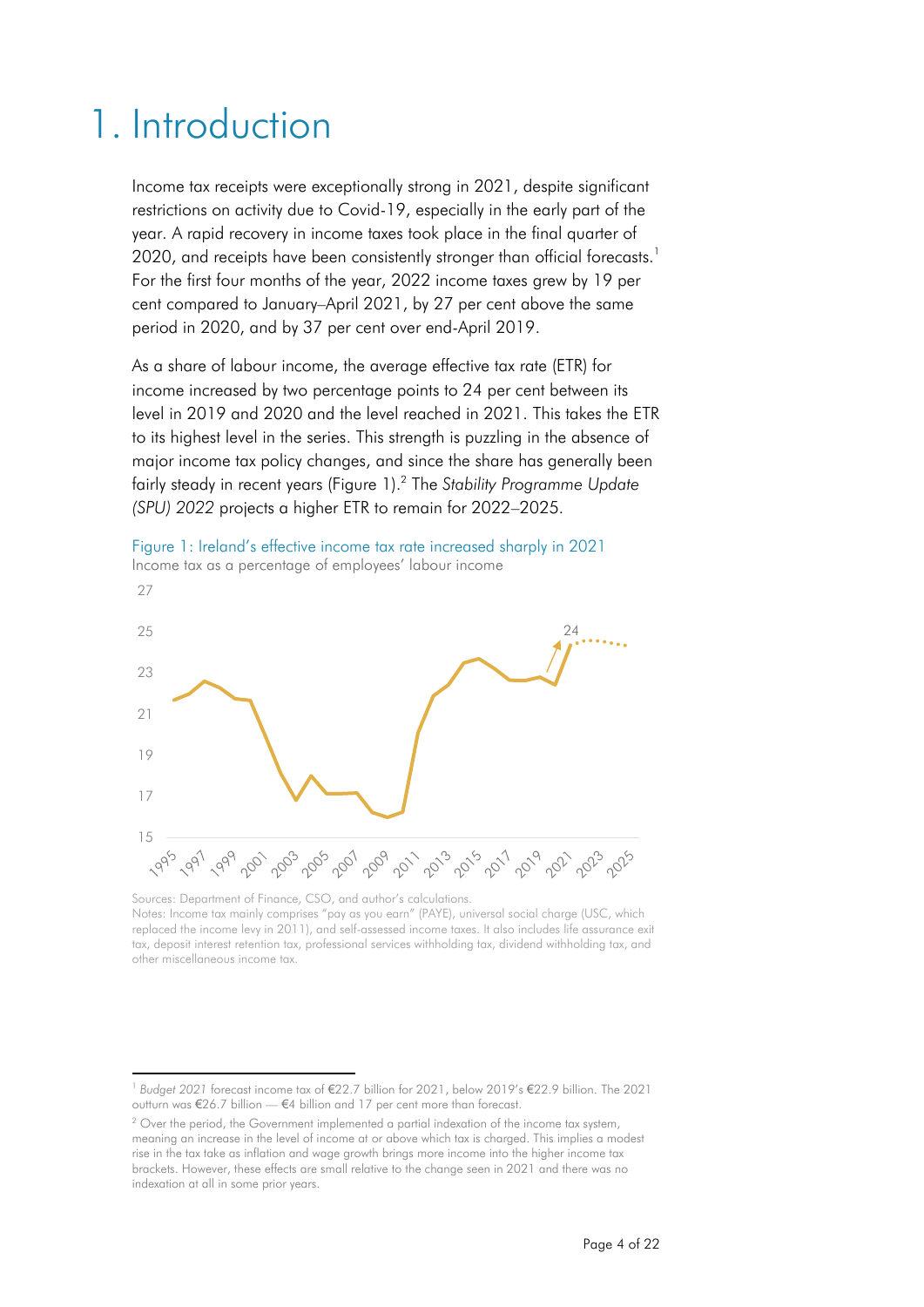To assess the plausibility of the aggregate income tax forecasts contained in *SPU 2022*, this note uses detailed sectoral data to generate a bottomup estimate of income tax forecasts across sectors.

The analysis shows that the sharp increase in the ETR in 2021 was mirrored across many sectors of the economy. However, the underlying dynamics at play varied, reflecting the uneven nature of the recovery from the pandemic. Sectors with the highest pre-pandemic hourly wages had strong growth in wages and hours worked, and tax receipts from these sectors increased rapidly in 2021, having increased marginally in 2020.

Although income taxes in 2021 more than recovered above their 2019 levels for middle- and low-wage sectors, the recovery in wages and hours worked was slower. As such, the rise in the ETR attributable to these sectors is more likely to reflect compositional factors that could unwind, if hours worked and wages recover strongly in 2022. The return to work of previous recipients of the Pandemic Unemployment Payment would boost hours worked, earnings, and tax receipts, but a decline towards the previous ETR for this group is likely. However, as a result of the progressive income tax system, these groups also contribute less than their share of earnings to total tax receipts and have a relatively low weight in the economy-wide ETR.

While uncertainty remains very high, the analysis in this note is consistent with official forecasts for total hourly wages and hours worked. The *SPU 2022* projections for income tax are in turn shown to be plausible and broadly aligned with projections for ETRs across sectors. However, a reduction in the ETR over the forecast horizon could occur if there is a stronger rise in wages and salaries from sectors with lower hourly pay, or if wage growth in sectors with higher hourly pay is weaker than anticipated.

Section 2 describes the approach and introduces three sector groups ranked by hourly pay in 2019, which form the basis for analysis throughout the note. Section 3 presents data on income tax and its components, and finds that the sharp increase in 2021 was broadly based across sectors. This is followed in section 4 by a decomposition of official forecasts of employee wages and salaries, partly relying on hours worked. 3

In section 5, each sector group's ETR is projected using the elasticity of the ETR with respect to hourly wages. With suitable decompositions and projections, the plausibility of income tax forecasts can be assessed in

<sup>&</sup>lt;sup>3</sup> Wages and salaries comprise the main component of labour income — whereas employers' social contributions are not liable for employee taxes, and are therefore excluded from the analysis in this note. For income tax, the focus in this note is employee income taxes (PAYE and USC), and not employees' Pay-Related Social Insurance (PRSI). For PRSI receipts, the recovery from Covid-19 has been more gradual, and only recently recovered to pre-pandemic trend levels. This is likely as a result of a flatter (less progressive) structure compared to PAYE and USC.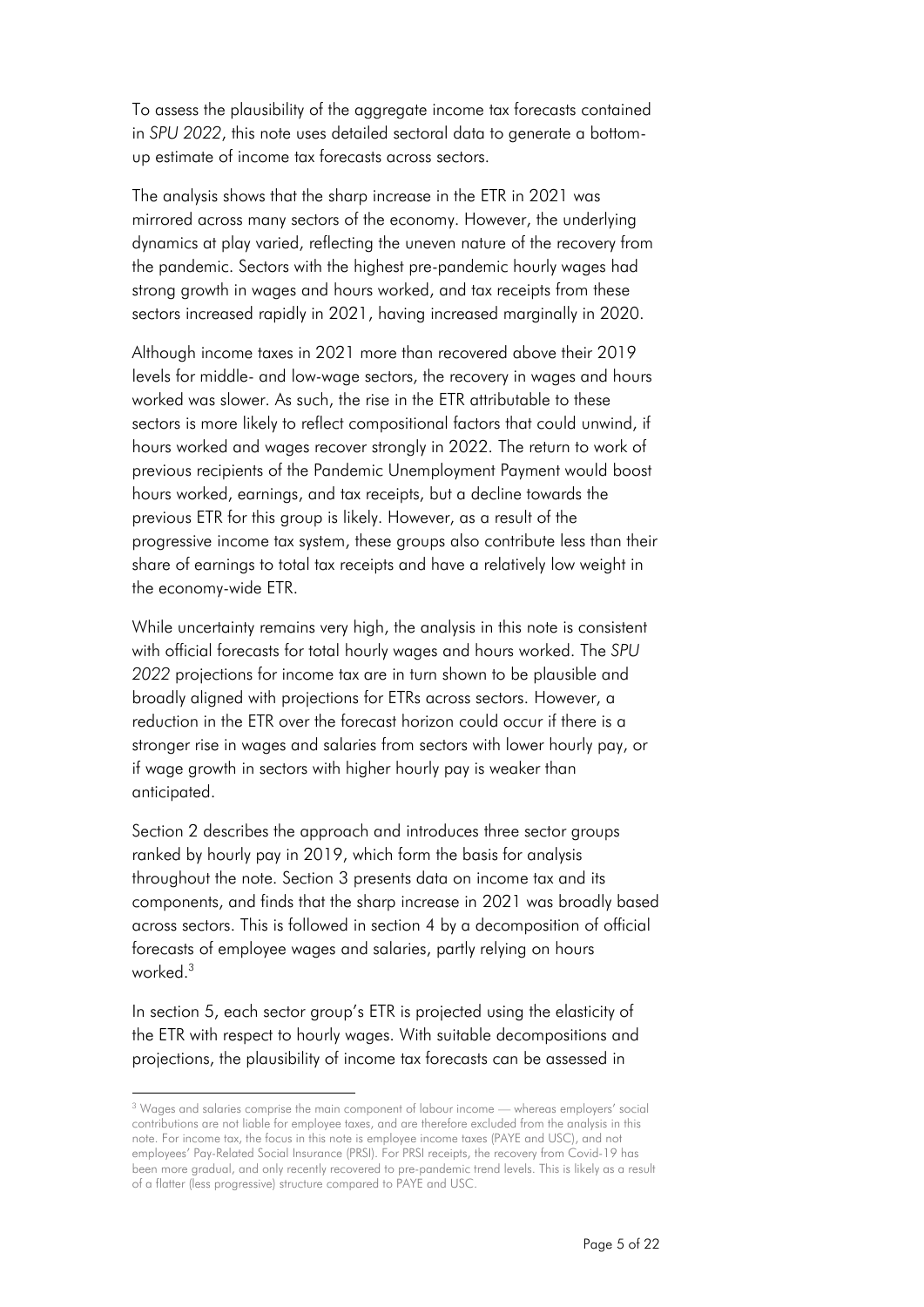terms of the implied path for ETRs across sectors — however, this assessment is conditional on the official top-down projections for hours worked and labour income.

Finally, section 6 presents analysis of the change in ETRs for each sector group in terms of the contributions of employee taxes, hours worked, and hourly wages. This illustrates how compositional effects of the pandemic could unwind for sectors with lower hourly pay, reducing their effective tax rates. However, despite various downside risks to the outlook, it is plausible that the increased tax richness of sectors with higher hourly pay will persist over coming years.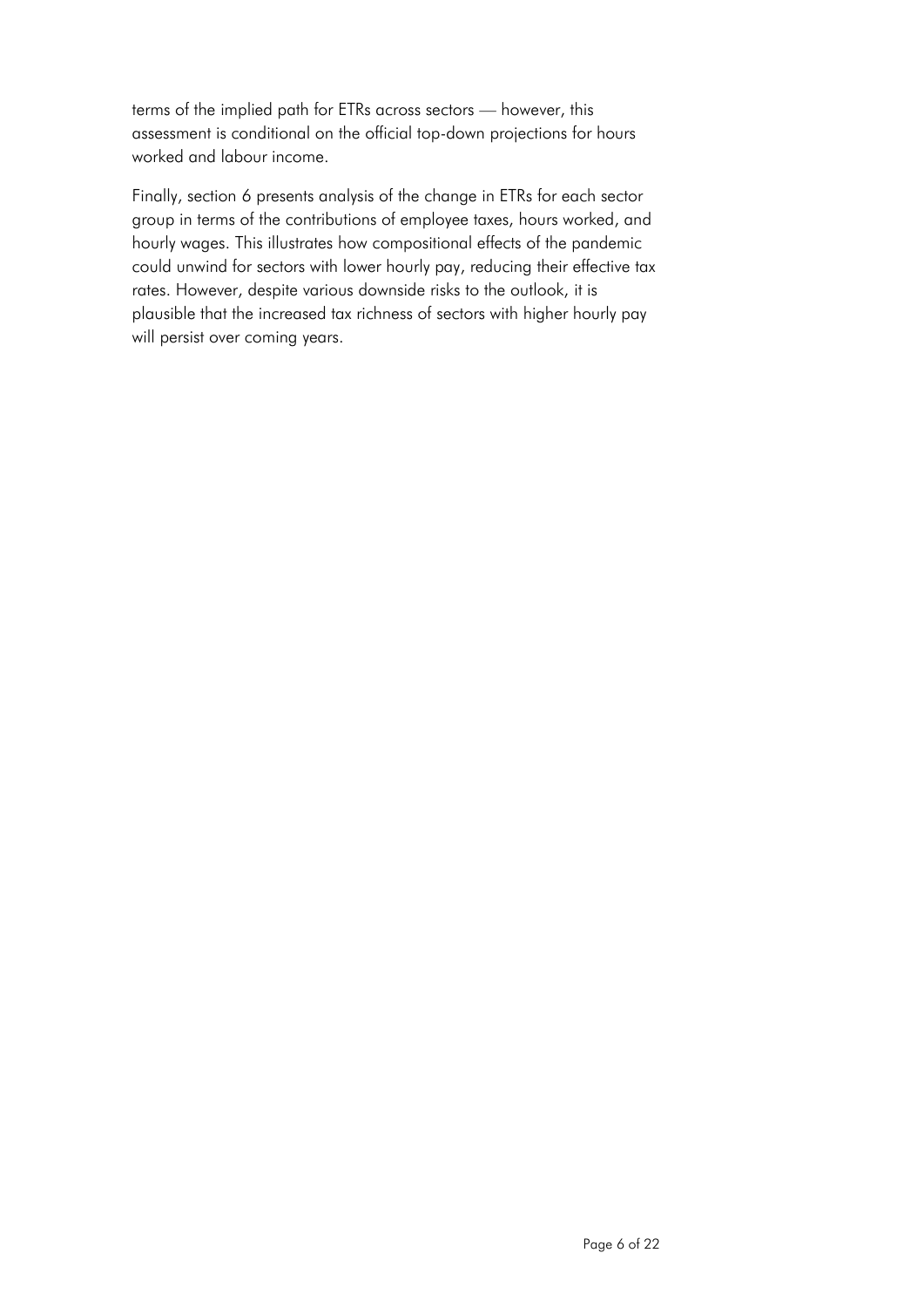## 2. Approach

An average effective tax rate (ETR) is simply income tax receipts divided by labour income. To assess the rise in the ETR in Ireland in 2021, and its likely path over coming years, it is useful to consider the contributions by different sectors of the economy, along with the components of tax receipts and labour income, given that there are big different in earnings and marginal tax rates across different groups.

The Department of Finance's official projections for income tax, labour income, and hours worked are top-down estimates. This means that these variables are not forecast from a set of sectoral contributions. This note employs mechanical decompositions for employee hours worked and wages and salaries by sector, to assess which parts of the economy are likely to explain the path for employee taxes.

A challenge with sectoral analysis concerns presentation of the data. While this note uses data from 16 NACE Rev 2 sectors, the findings are summarised with three broad categories.<sup>4</sup> These are based on the prepandemic rank of employees' wages and salaries per hour worked across sectors in 2019. Table 1 lists these sectors and their hourly employee wages for 2019.

| High 5                  | €  | Middle 6         | €   | Low 5                 | €  |
|-------------------------|----|------------------|-----|-----------------------|----|
| Info/communication      | 49 | Mining/utilities | 28  | Wholesale/retail      | 20 |
| Real estate activities  | 48 | Health/social    | 26  | Transport/storage     | 20 |
| Professional/scientific | 40 | Admin/support    | 26. | Construction          | 17 |
| Financial/insurance     | 39 | Manufacturing    |     | 25   Accomm/food      | 15 |
| Education               | 34 | Public admin     | 23  | Agri/forestry/fishing | 12 |
|                         |    | Other activities | 22  |                       |    |

#### Table 1: Ranking hourly employee wages across NACE Rev 2 sectors € wages per employee hour worked in 2019

Sources: Eurostat; and author's calculations.

Note: As a basis for ranking sectors, hourly wages are preferred to weekly or month averages due to the impact of the pandemic on official labour market statistics, which counted many recipients of Pandemic Unemployment Payments as employed. Across all sectors, the average employee hourly wage in 2019 was €26.

The 'High 5' group are concentrated in high-skill activities and also sectors where many multinational enterprises operate.<sup>5</sup>

<sup>4</sup> 'High 5' includes the following NACE Rev 2 codes: J, L, M, K, and P. 'Middle 6' includes B, D and E, Q, N, C, O, and R–T. 'Low 5' includes G, H, F, I, and A.

<sup>5</sup> Information and communications has the highest hourly wage, and although foreign-owned firms in the sector employed 55 per cent of employees (CSO, 2022), their wages accounted for 73 per cent in terms of employees' labour income (CSO, 2021a).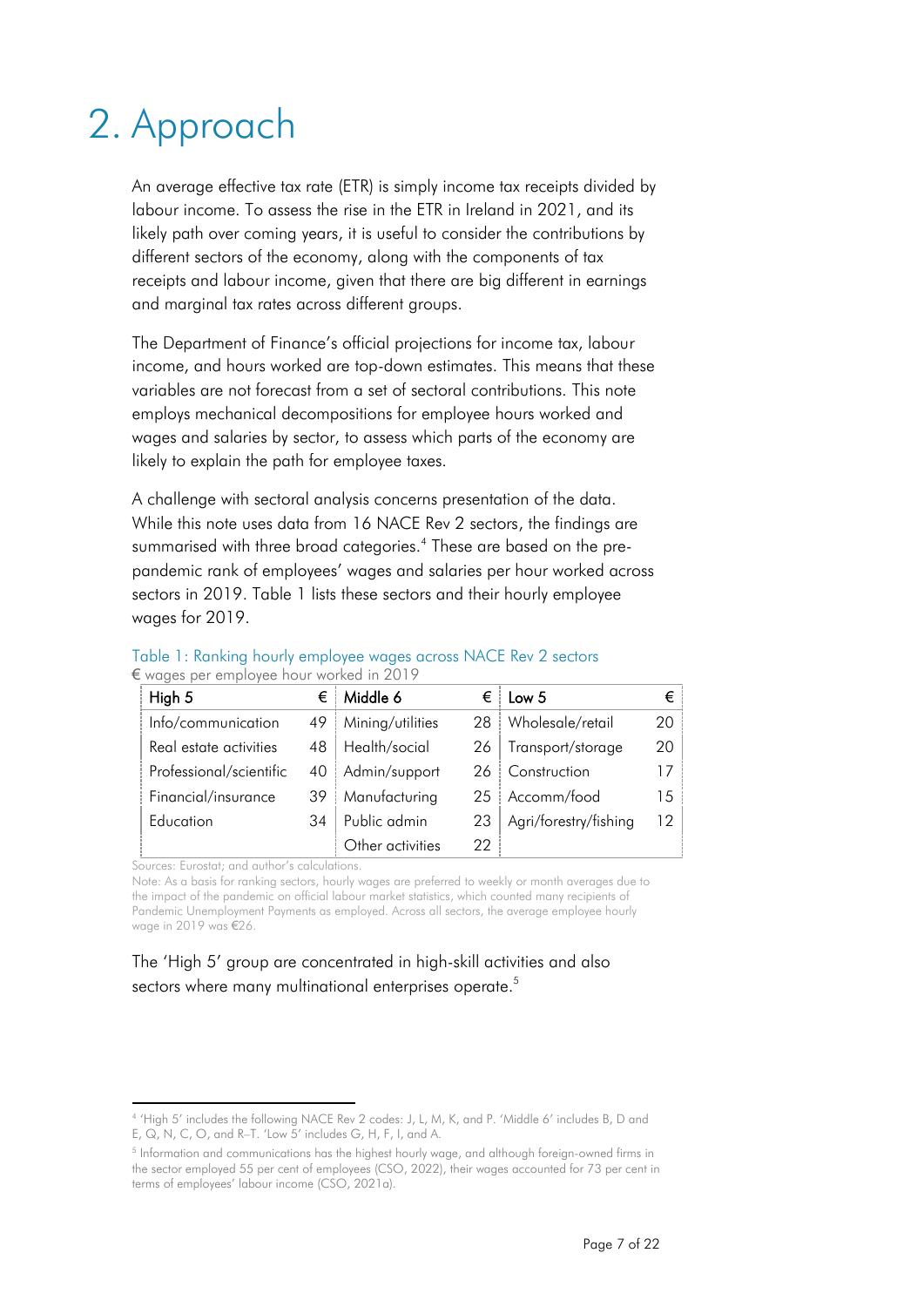### 3. Data and decompositions

Ireland's taxes on employees are quite progressive. Sectors with high hourly pay contribute 40 per cent of PAYE and USC receipts, while sectors with the lowest hourly pay are almost half that at 22 per cent. Table 2 summarises the pre-pandemic shares of employee taxes, wages and salaries, and hours worked for the three sector groupings introduced in Table 1.

| Table 2: Employee taxes, wages and salaries, and hours worked in 2019 |  |  |  |
|-----------------------------------------------------------------------|--|--|--|
| Percentage of total for employees in all sectors                      |  |  |  |

|                    | High 5 | Middle 6 | Low 5 |
|--------------------|--------|----------|-------|
| PAYE and USC       |        | 38       |       |
| Wages and salaries | 33     |          | 25    |
| Hours worked       | מר     |          |       |

Sources: Revenue Commissioners; Eurostat; and author's calculations.

Note: The sector groupings are based on a ranking of 2019 hourly employee wages for NACE Rev 2 sectors, as shown in Table 1.

Revenue data on income taxes by taxation category for 2011–2021 are presented in Figure 2 (including *SPU 2022* forecasts for 2022–2025). The largest contribution to the rise in income taxes in 2021 related to employee taxes.





A. Levels **B. Year-on-year change** 



Sources: Revenue Commissioners; Department of Finance; and author's calculations. Note: Income tax mainly comprises "pay as you earn" (PAYE), universal social charge (USC, which replaced the income levy in 2011), and self-assessed income taxes. It also includes life assurance exit tax, deposit interest retention tax, professional services withholding tax, dividend withholding tax, and other miscellaneous income tax.

As summarised in Table 1, employee income taxes are also available by sector, as presented in Figure 3.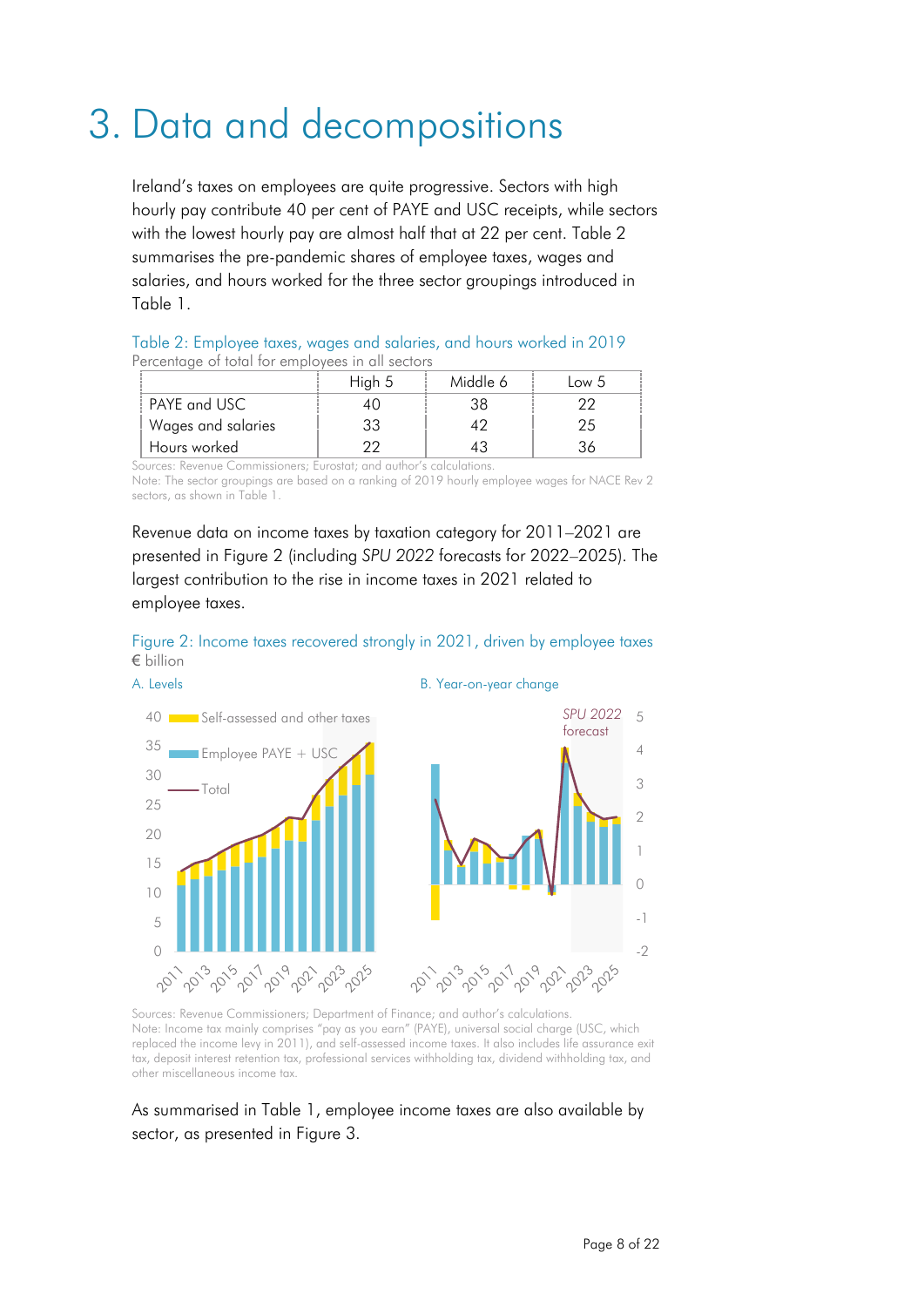

#### Figure 3: Employee taxes grew across all sector groups in 2021 € billion

Sources: Revenue Commissioners; Department of Finance; and author's calculations. Note: 2021 sector outturns are approximated with Figure 3 of Collins and O'Rourke (2022). A reclassification affecting Education and Public admin/defence data means that their 2011–2013 receipt are estimated based on the 2014–2021 average shares.

For high-skill sectors, bonuses and benefits increased in 2021. CSO earnings data show a rise in irregular earnings and benefits in kind during the pandemic, and these are likely to be taxed at a relatively high rate. However, these earnings are not the main component of earnings growth for these sectors (Figure 4).



Figure 4: Regular earnings explain most of the 'High 5' increase in 2021 € billion, year-on-year change

Sources: CSO; and author's calculations. Note: Data shown are for 'High 5' sectors as listed in Table 1, according to annual averages of quarterly data in the CSO's *Earnings and Labour Costs* release. In 2020 and 2021, paid hours are adjusted to reflect actual hours worked.

For the 'High 5' sectors, irregular earnings and benefits in kind increased from €2.3 billion to €2.9 billion. For all (non-agriculture) sectors, the corresponding increase was from €5.2 billion to €6 billion. For an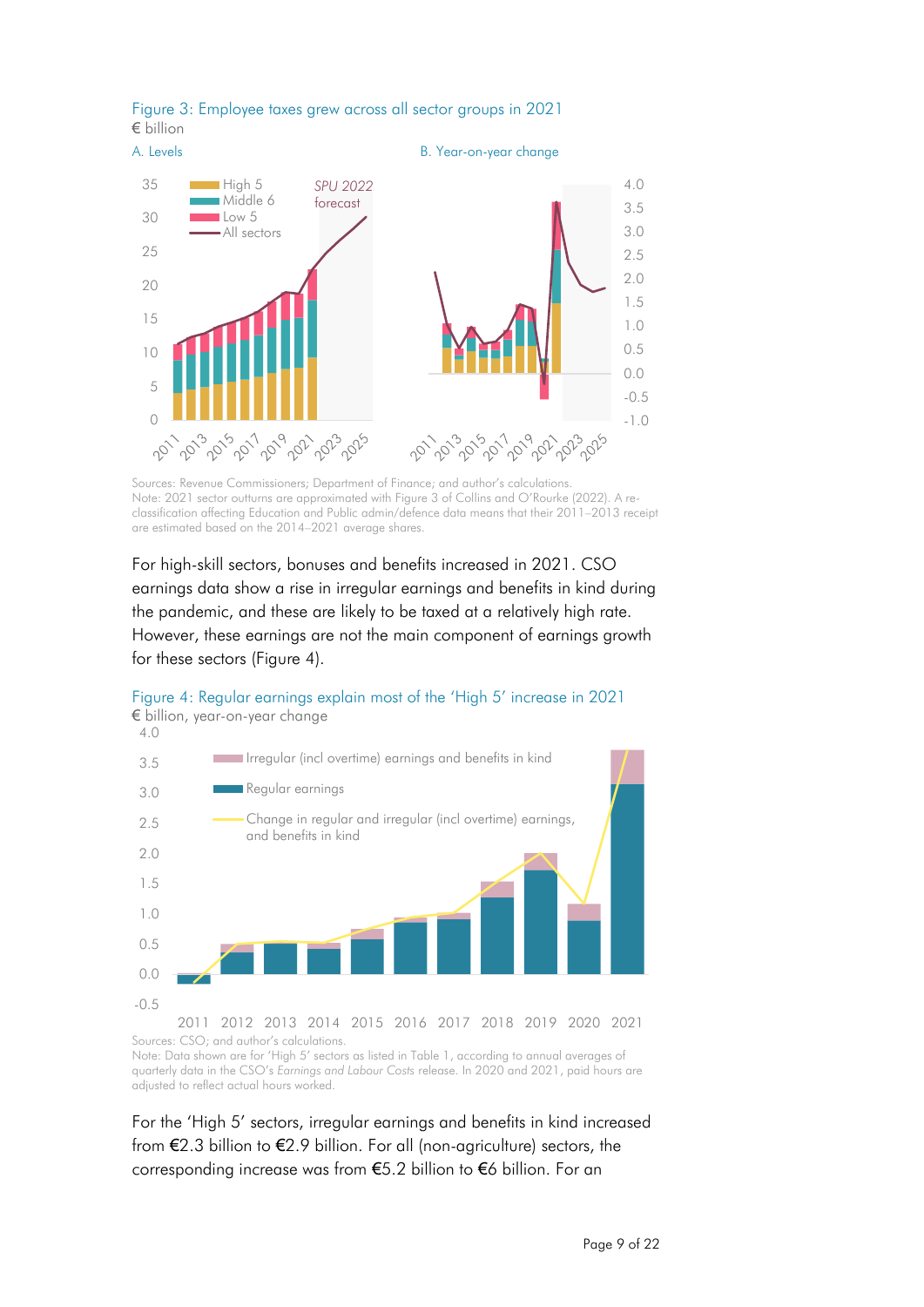assumed marginal tax rate of 50 per cent, this would imply an increase of €0.4 billion in tax receipts.

Combined with sectoral data for wages and salaries, the sectoral tax data allows for the calculation of ETRs across sectors. Figure 5 presents these ETRs according to the three broad categories in Table 1, which confirms that the ETR for 'High 5' is usually about 10 percentage points higher than for 'Low 5'. <sup>6</sup> Any shift of overall income towards this group, for example due to higher growth of wages in that sector, will tend to raise the aggregate ETR. As shown in Table 2, the 'High 5' accounted 40 per cent of employee tax receipts despite only representing 22 per cent of employee hours worked.

Figure 5: The increase in effective tax rates in 2021 was widespread across sectors



Employee PAYE + USC as a % of employee wages and salaries

Sources: Revenue Commissioners; Eurostat; and author's calculations. Note: 2021 sector outturns for employee taxes are approximated with Figure 3 of Collins and O'Rourke (2022). A re-classification affecting Education and Public admin/defence data means that their 2011–2013 receipt are estimated based on the 2014–2021 average shares.

Figure 5 also shows that ETRs for many sectors have been fairly flat or declining in the years prior to the pandemic, but all picked up sharply in 2021. One possible explanation for this is that the rates of USC charged have been reduced at various stages since their introduction over ten years ago, although an increase in part-time employment could also be a factor.

<sup>6</sup> Wages and salaries are the taxable component within compensation of employees, which also includes employers' social contributions. The sector groupings are based on a ranking of 2019 employee wages per hour worked for NACE Rev 2 sectors shown in Table 1. Appendix 1 shows the further detail at NACE Rev 2 level for 16 sectors.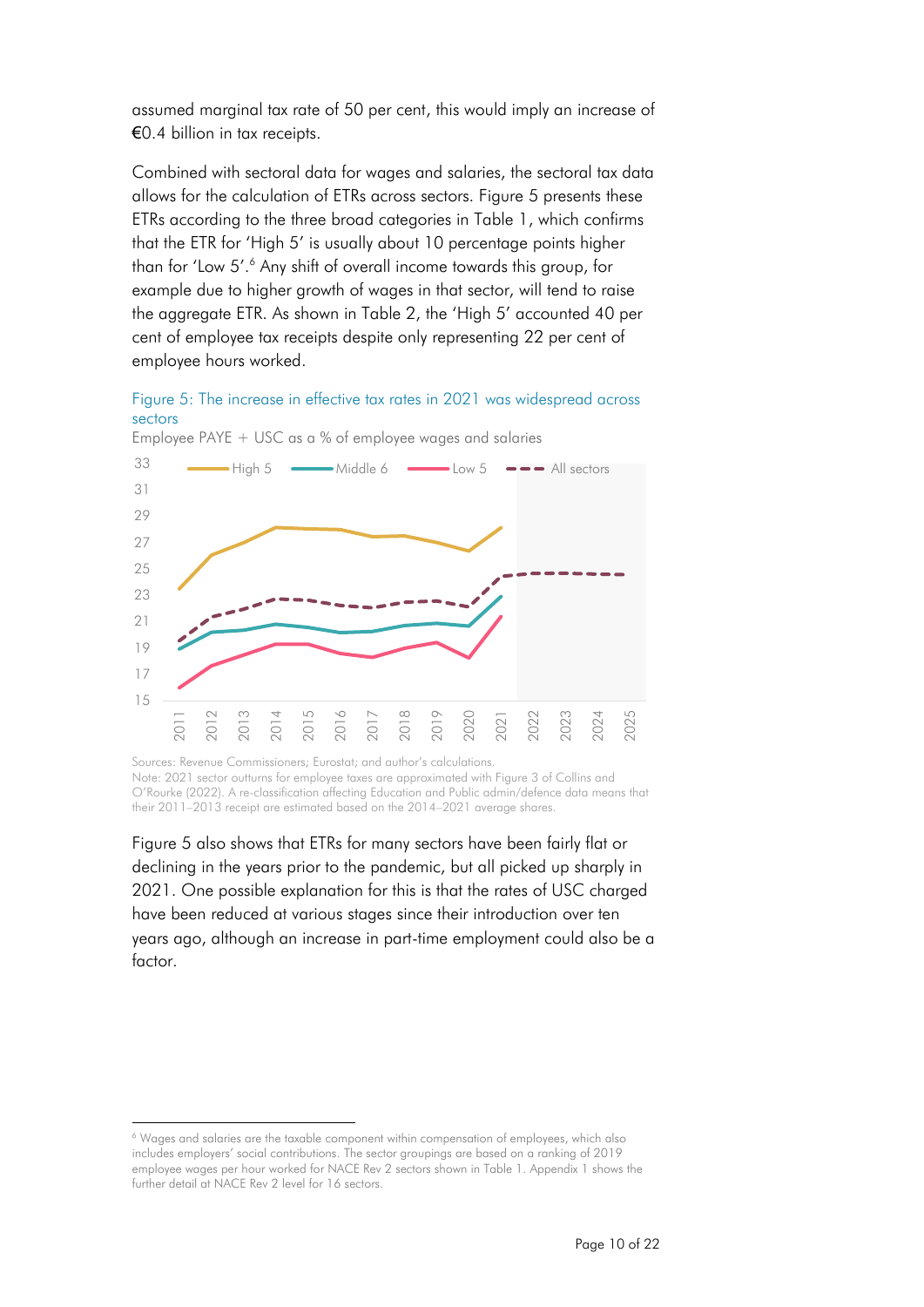## 4. Forecasting wages and salaries by sector

A mechanical decomposition of the *SPU 2022* forecasts for employee hours worked is a useful starting point for a bottom-up analysis of wages and salaries. The slow-changing nature of hours worked shares across sectors provides a simple basis for forecasting using linear trend extensions. The sample period used is from ten-year trends for sectoral shares (2012–2021).

Employee hours worked data from Eurostat are used up to 2019, but extended forward for 2020 and 2021 using actual hours worked data published by the CSO. This is to reflect the impact of the pandemic on hours worked more accurately.<sup>7</sup> For 2022–2025, the series for total employee hours worked is extended using the *SPU 2022* forecasts for the growth rate in total hours worked (this level is then allocated across sectors based on the ten-year sectoral shares). Figure 6 depicts the mechanical decomposition of employee hours worked.



Figure 6: Decomposition of employee hours worked

Sources: CSO; Eurostat; and author's calculations. Note: The sector groupings are based on a ranking of 2019 employee wages per hour worked for NACE Rev 2 sectors

#### While shares of hours worked typically change slowly, the composition of wages in an economy can change quickly.

 $7$  Actual hours worked data cover all employment, rather than specifically employee hours worked at NACE Rev 2 sector detail provided by Eurostat, which is the focus of the analysis in this note. Actual hours worked data are preferable anchors for 2020 and 2021 as unlike standard ILO labour market data which included many Pandemic Unemployment Payment recipients as employed, they better reflected the impact of the Covid-19 pandemic.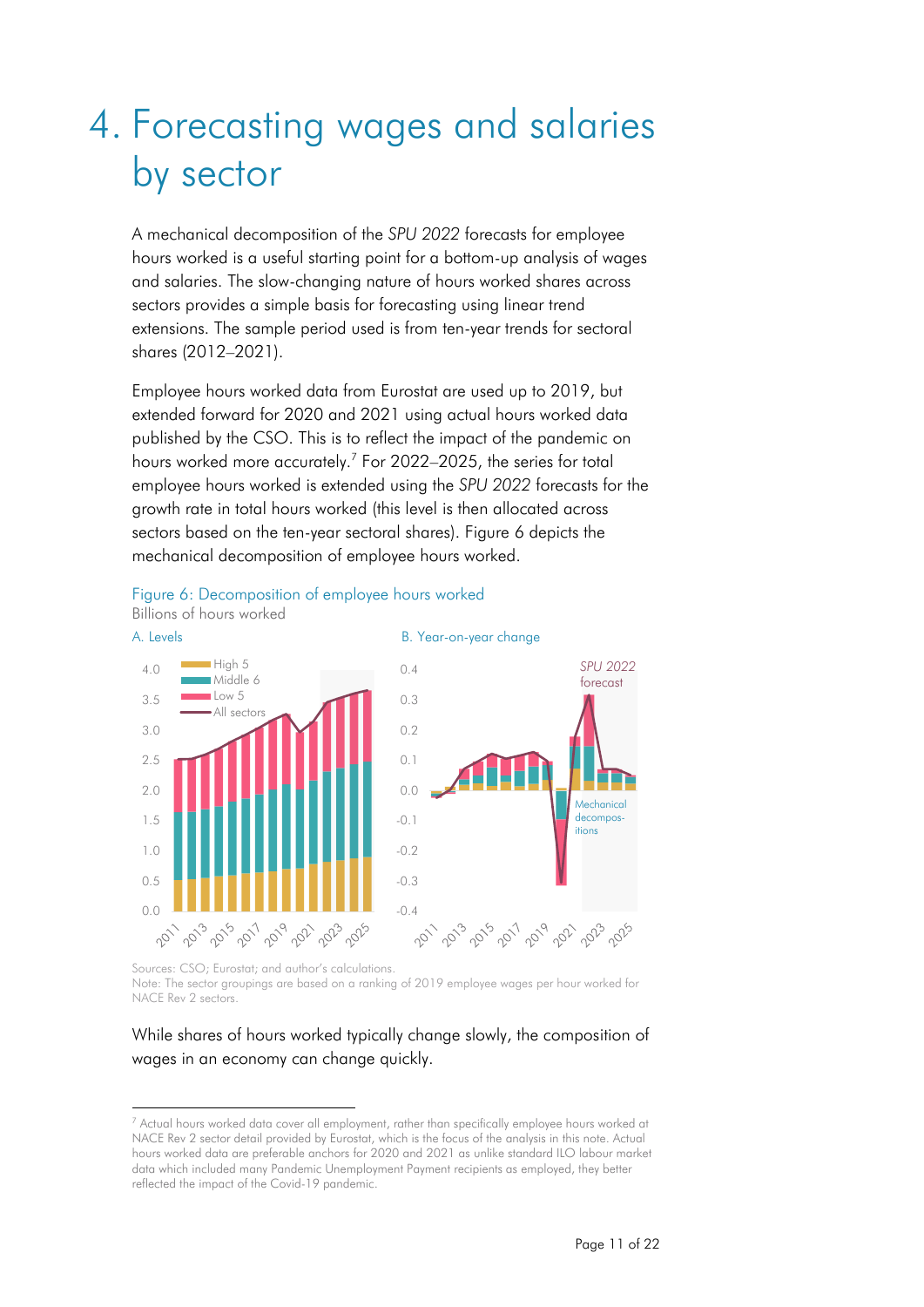To illustrate this, Figure 7 presents data for 1995–2021 for employees' hourly wages in the Irish economy. This shows that the 'High 5' sector grouping has seen considerably faster hourly wage growth over time compared to the 'Middle 6' and 'Low 5'. For these two groups with lower employee hourly wages, the pandemic resulted in a compositional increase in 2020 and 2021, since job losses were concentrated among workers with lower earnings (Redmond, 2020).





This shows that there has been a long-standing trend divergence between the higher-paid and other sectors in terms of the hourly wage, compared to 1995. This reflects stronger productivity growth in those sectors. By contrast, hourly wages have barely increased in cash terms since the Great Recession in the lowest paid sectors, implying a decline in real hourly wages. However, this also reflects a compositional rise in hourly wages in 2008/2009, as the fall in hours worked was proportionally larger than the fall in wages and salaries. An increase in part-time work hours in these sectors during the recovery could also explain the relatively stagnant hourly wages for these sectors.

Due to the varying trends in employee hourly wages shown in Figure 7, an assumption about their future paths is required to calibrate a mechanical decomposition of the *SPU 2022* forecasts for total wages and salaries. Given that the sectoral trends are relatively strong, Figure 8B uses an 'uncalibrated' approach based on extending the ten-year linear trend for 2012–2021, and applying it to the 2022–2025 forecast period. This implies that the tick-up in hourly wages due to the pandemic is largely unwound in the years ahead. Multiplying these estimates with hours worked across sectors (as in Figure 6A) provides an estimate of employee

Sources: CSO; Eurostat; and author's calculations. Note: The sector groupings are based on a ranking of 2019 employee wages per hour worked for NACE Rev 2 sectors.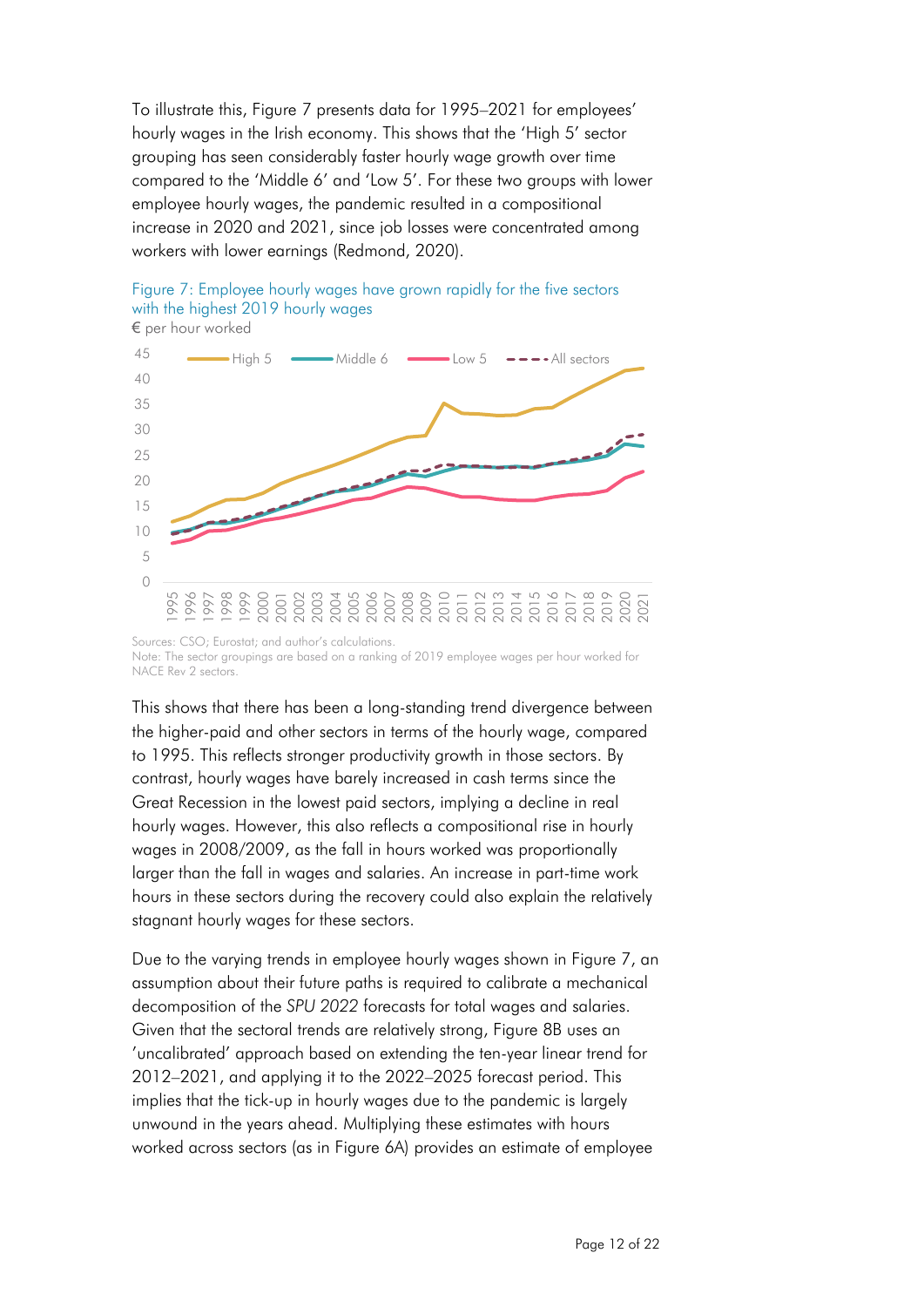wages and salaries, and this acts as a preliminary check on the SPU forecasts.

As shown in Figure 8A, this approach based on sectoral ten-year linear trends is insufficient to explain the official forecasts for wages and income, falling short by €9.5 billion (7.7 per cent).<sup>8</sup> To match the totals, a "calibrated" version of the estimates is constructed by allocating the differences for the total each year in proportion to each sector's share of uncalibrated total wages and salaries for the same year. This raises the 2025 average hourly wage by about €2.50 (8 per cent). These 'calibrated' wages and salaries are shown as bottom-up employee hourly wages over the forecast horizon in Figure 8B.





Sources: Revenue Commissioners; Eurostat; Department of Finance; and author's calculations. Notes: In panel A, the uncalibrated wages and salaries projections come from the hours worked decomposition shown in Figure 6A, and the ten-year linear trend extensions of employee hourly wages shown as dotted lines in Figure 8B.

Figure 8B is consistent with achieving the target path in employee hourly wages from *SPU 2022*. In this 'calibrated' scenario, hourly wages for 'High 5' would grow more rapidly than other sectors. Figure 9 updates Figure 8A for the split among 'calibrated' wages by sector group.

<sup>&</sup>lt;sup>8</sup> This is not altogether surprising, as the harmonised index of consumer prices grew by just 0.6 per cent annually for 2012–2021, whereas SPU 2022 projects prices growth of 3.6 per cent a year for 2022–2025, implying a higher expected growth in wages.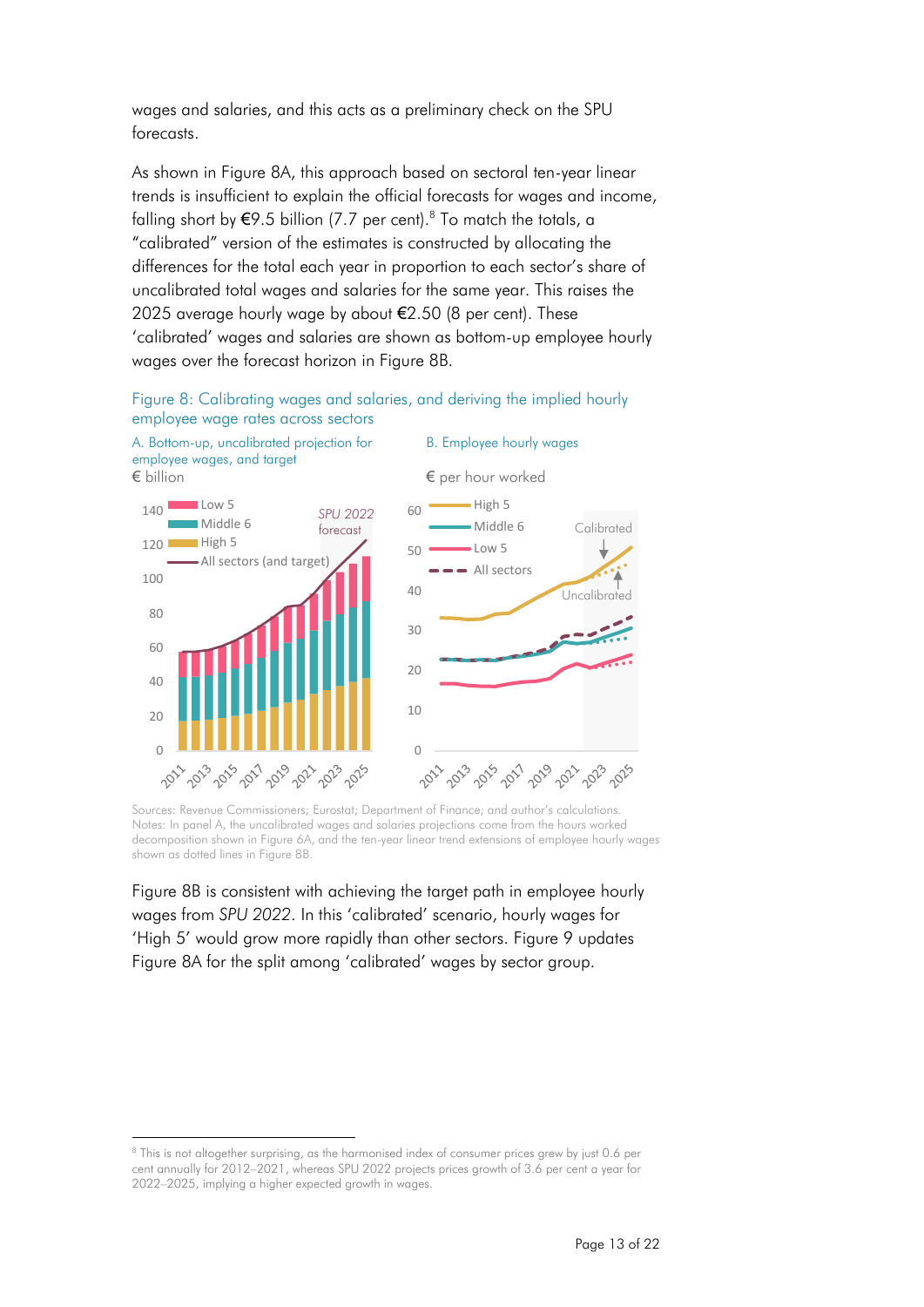

#### Figure 9: Calibrating wages and salaries

€ billion

Sources: Revenue Commissioners; Eurostat; Department of Finance; and author's calculations. Notes: For panel B, the performance for wages and salaries was supported by the Government's wage subsidy schemes, amounting to €4 billion for 2020 and €4.6 billion for 2021 (CSO, 2021b and Revenue Commissioners, 2022), and these subsidies were concentrated in the 'Low 5' sectors and in "other activities" (NACE Rev 2 sectors R-U). Pandemic Unemployment Payments are not included in wages and salaries, however.

Notably, only the 'Low 5' sectors combined had a year-on-year fall in wages and salaries in 2020, whereas 'Middle 6' grew modestly, and 'High 5' increased more in line with previous years. In 2021, over half of the increase in all wages and salaries was for 'High 5' employees. In 2022, the calibrated scenario shows a more moderate implied increase for the highest earning sectors, while the other sectors would catch up on further lost growth in earnings during the pandemic.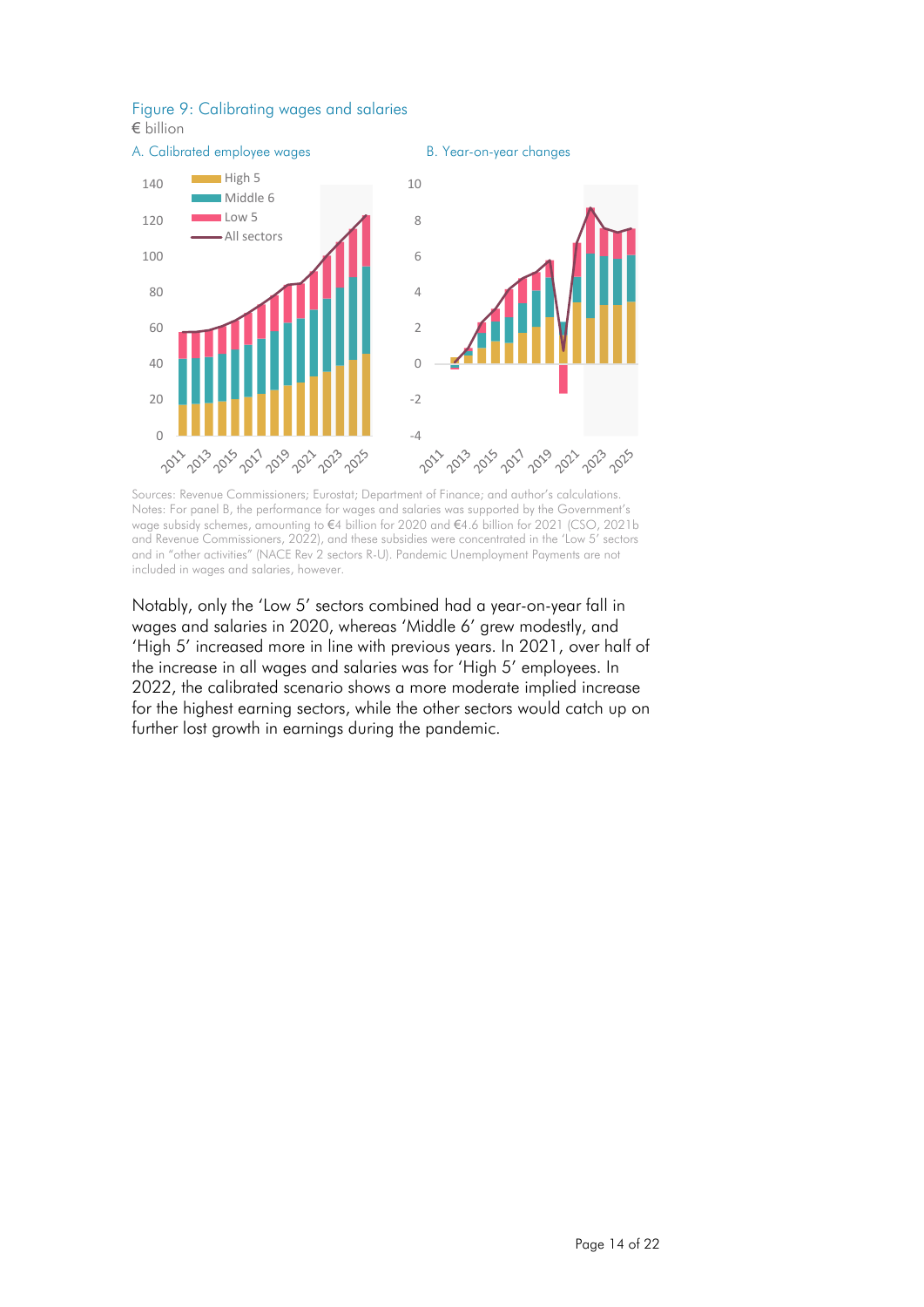### 5. Projecting employee income taxes across sectors

Based on the projected sectoral income developments, it is possible to combine this with the sectoral average effective tax rates (ETRs) to assess changes in the aggregate ETR. Income taxes across sectors are then calculated by multiplying employee wages and salaries with projected ETRs.

Ireland's progressive tax system means that higher earners will pay more tax on an additional euro of income than lower earners. As income tends to grow faster in higher paid categories, this tends to raise the ETR.

At sectoral level, the ETR of some sectors is far higher than in other sectors as shown in Figure 5, and higher wage growth in these sectors will tend to boost the ETR. In addition, the *marginal* tax rate for employees is higher than the average rate, while new workers may enter at a lower marginal rate particularly in sectors with lower hourly wages.<sup>9</sup>

As a result, the ETR may change over time. This can be captured through the elasticity of the ETR to sector hourly wage growth. A positive relationship greater than 1 means that an ETR typically grows faster than hourly wages. Using available data, Figure 10 shows the average elasticities over 2011–2021, calculated across sectors.

<sup>&</sup>lt;sup>9</sup> An exception to this could occur with compositional effects. For example, if a sector experiences a shift towards part-time workers instead of full-time workers in good times (e.g. an economic environment in which nominal hourly wages are rising), then the ETR for that sector is likely to decline — owing to a lower average tax burden on part-time workers relative to full-time workers. This scenario would not imply a positive elasticity of the sector's ETR with respect to hourly wages.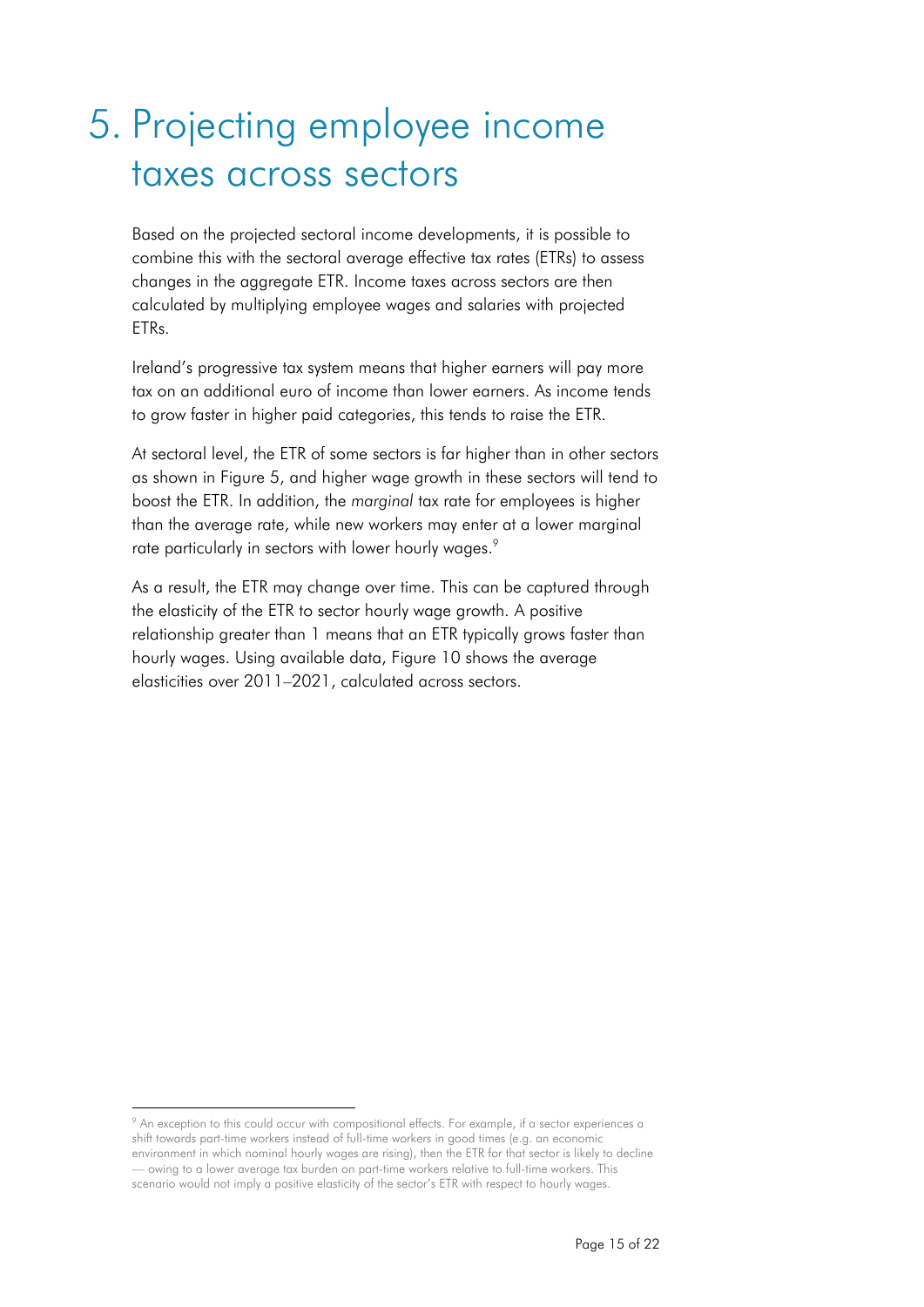#### Figure 10: Elasticities of effective tax rates with respect to employee hourly wages (average for 2011–2021)

% change in effective tax rate for % change in hourly pay



Sources: Revenue Commissioners; CSO; Eurostat; and author's calculations Note: Policy-adjusted revenue data are not currently available by sector. 2021 sector outturns are approximated with Figure 3 of Collins and O'Rourke (2022). A re-classification affecting Education and Public admin/defence data means that their 2011–2013 receipt are estimated based on the 2014–2021 average shares.

The elasticity of around 1 for total income suggests that the ETR is relatively constant, and in line with other estimates of the relationship between income tax and wages.<sup>10</sup> However, the 'High 5' sectors have a higher elasticity, likely reflecting the importance of pay growth and high starting salaries. By contrast, the elasticity is less than 1 in the other sectors, possibly reflecting the greater role of increases in the number of jobs in these sectors and more part-time work.

Using these elasticities, and the derived hourly wages by sector, estimated employee taxes paid by sector can be calculated with the following equation:

#### *Income tax<sub>t</sub>* =  $Wages_t * ETR_{t-1} * (1 + \beta * \% \Delta hourly \ pay_t)$

Figure 11A presents the performance of these projections relative to the *SPU 2022* forecasts for employee taxes, building on the calibrated wages by sector from the previous section (Figure 9A). In Figure 11B, the estimated ETRs are shown, including the implied *SPU 2022* projection.<sup>11</sup>

<sup>&</sup>lt;sup>10</sup> See Table 5 in Conroy (2020) for a summary of estimated income tax elasticities in Ireland. Conroy's estimated elasticity using policy-adjusted income tax is 1.4, considerably higher than 0.8 when using income tax not adjusted for policy changes.

<sup>&</sup>lt;sup>11</sup> Using linear extensions of ten-year trends in hourly wages by sector, as shown with dotted lines in Figure 8B, results in lower wages and salaries compared to *SPU 2022*, and an alternative set of ETR projections for the forecast horizon. Interacting these series yields a very similar level of employee tax receipts by 2025 (just €0.05 billion, or 0.2 per cent higher than *SPU 2022* projections show).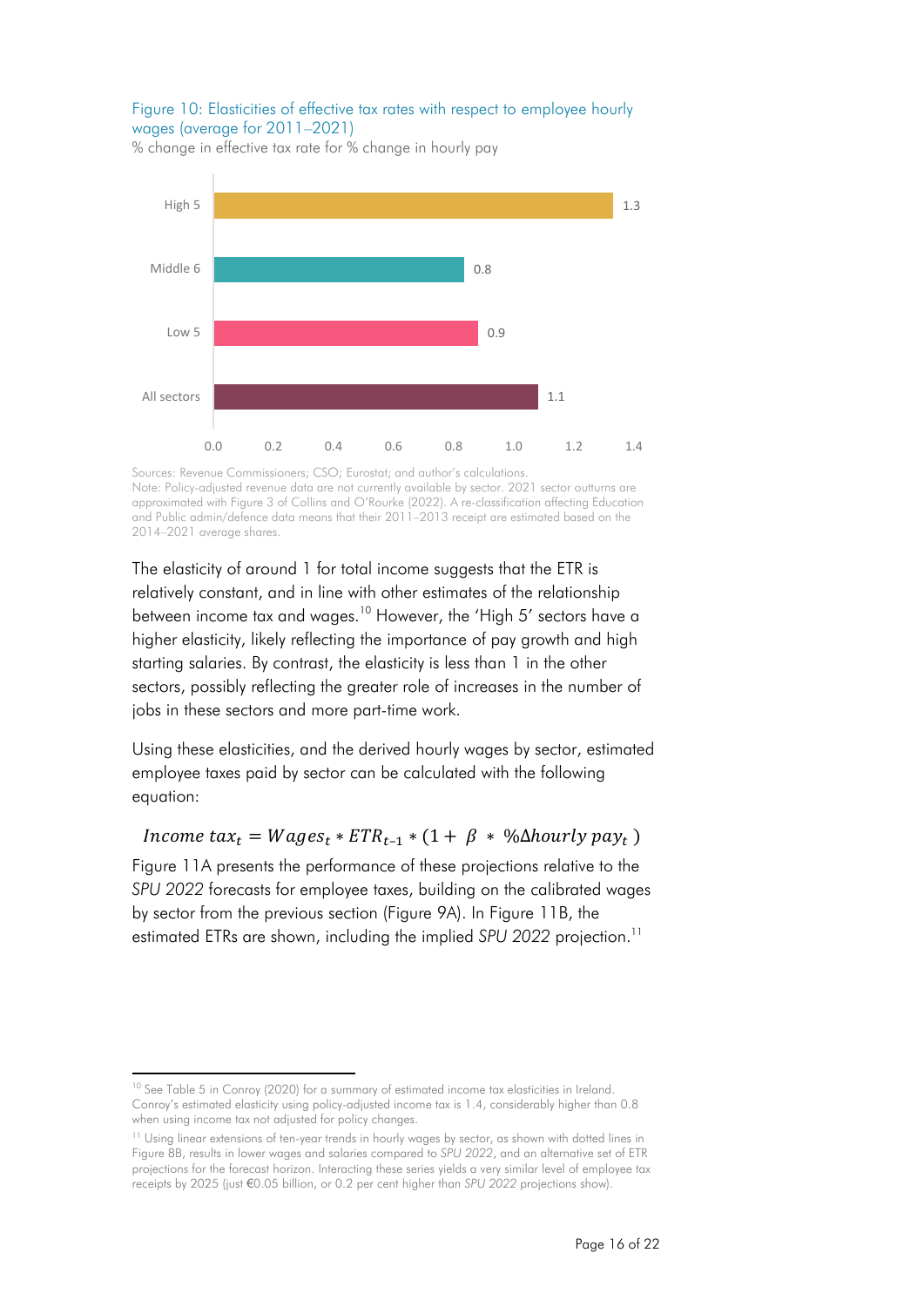#### Figure 11: Bottom-up projections of employee taxes

A. Bottom-up projection of employee taxes € billion

 $\cap$ 

5

10

15

20

 $25$ 

 $30$ 



B. Estimated effective tax rates across sectors Employee taxes / wages and salaries



Notes: In panel A, the bottom-up projections come from the wages and salaries decomposition shown in Figure 9A, and the elasticity-based extensions of ETRs shown in panel B.

In all years, the bottom-up components sum to a higher level of income taxes than the official projections show in *SPU 2022*. This suggests that the increase in the aggregate ETR can more than be explained by aggregate pay growth from a bottom-up perspective, and by 2025, the bottom-up sum of projected tax receipts is €1.7 billion (5.8 per cent) above *SPU 2022* forecasts. This could partly reflect negative judgements applied by the Department of Finance to their PAYE and USC projections — see Supporting Information section S5 in the (forthcoming) May 2022 *Fiscal Assessment Report* for further details on these judgements (Fiscal Council, 2022).

In Figure 11B, the derived ETRs show a higher path across all sectors than the *SPU 2022* projections showed in Figure 5. This illustrates an increasing reliance on the tax richness in the 'High 5' sectors with the highest hourly earnings. The path for ETRs in the 'Middle 6' sectors does not revert to its pre-pandemic range following 2021, when compositional effects were likely to affect the outturn. For 'Low 5', it takes several years for a lower ETR to return.

While Figure 11B suggests some upside risk applies to the *SPU 2022* income tax projections, this finding is conditional on the decomposition of *SPU 2022* employee wages and salaries shown in Figure 9A. Furthermore, the bottom-up methodology presented in Section 5 relies on elasticities that are estimated from a limited sample period (just 11 years), and the data do not adjust for policy changes. This is important since, for example, the rates of USC charged have been reduced at various stages since their introduction over ten years ago. An improvement to the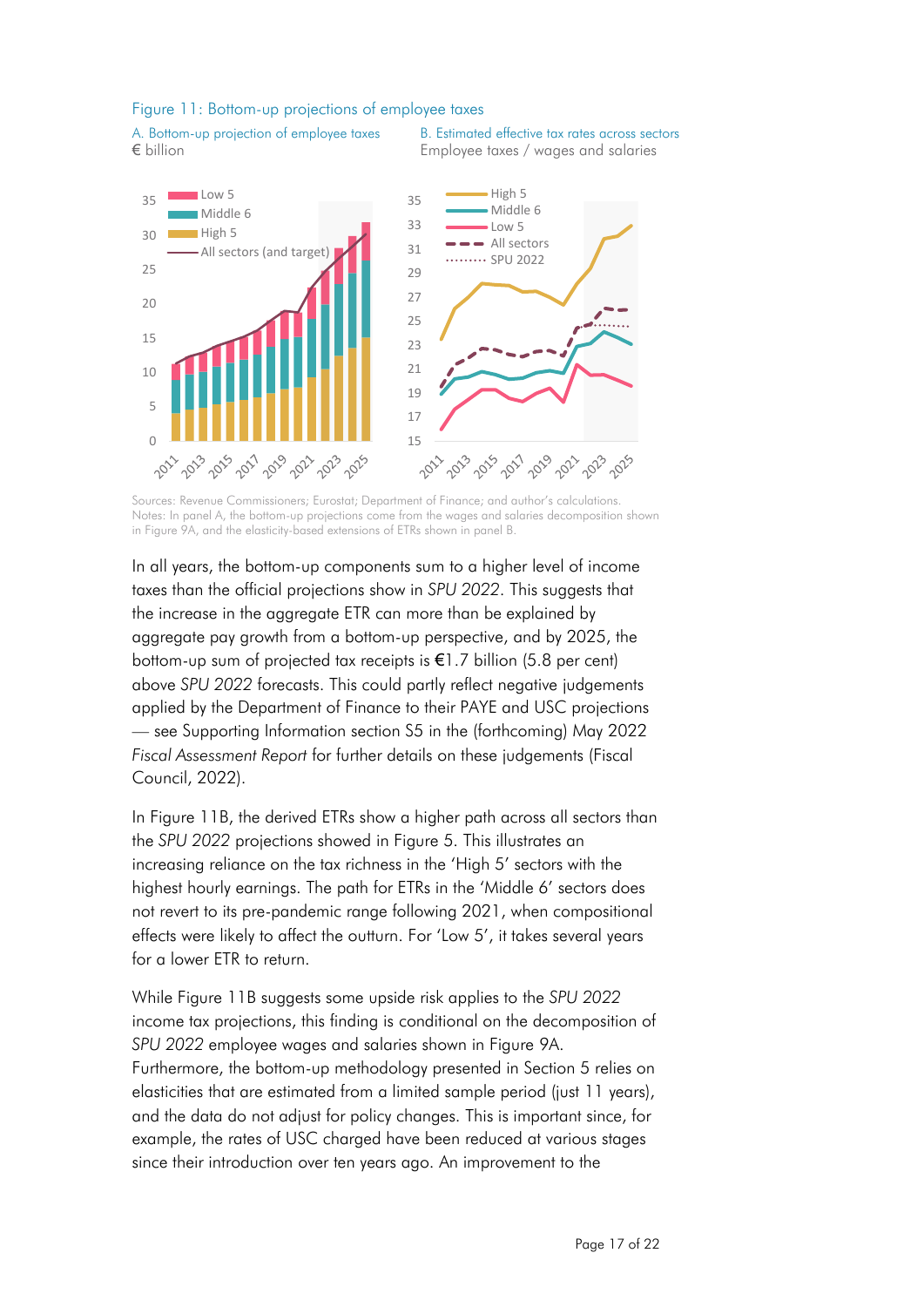estimates would be to estimate policy-adjusted series for PAYE and USC across sectors, along similar lines to the total income tax series constructed by Conroy (2020).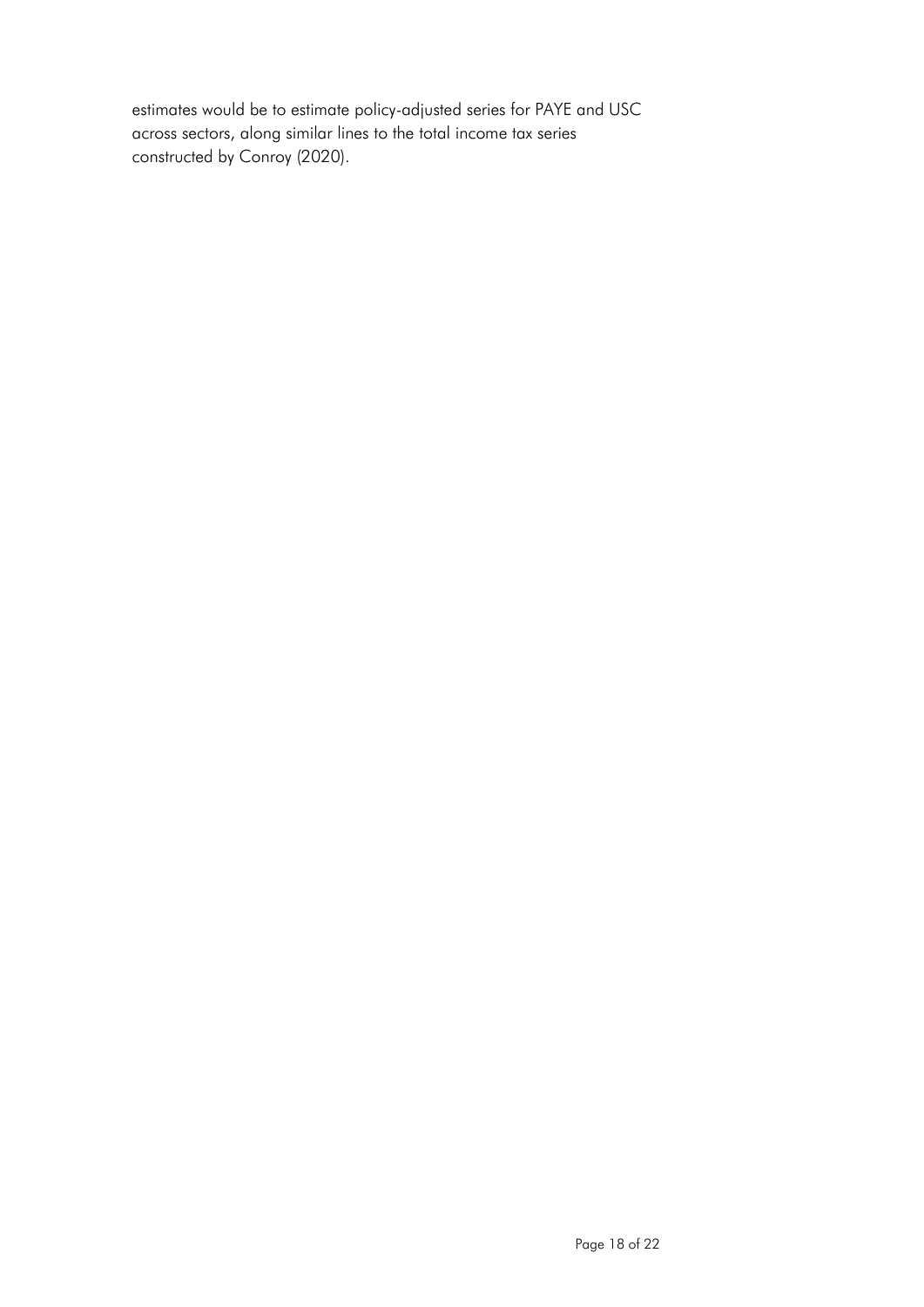## 6. Assessing the bottom-up tax projections and implied effective tax rates

Although the bottom-up projections in Figure 11A do not precisely replicate the *SPU 2022* employee income tax forecasts, they provide a basis for assessing the forecasts' plausibility in terms of contributions across sectors. In this section, the corresponding effective tax rates (ETRs) in Figure 11B are assessed using a framework for the change in ETR as explained by a tax effect (i.e. the ETR's numerator), an hourly wage effect, and an hours worked effect (which are both factors in the ETR's denominator).<sup>12</sup>

Figure 12 shows that sectors with lower hourly wages (panel D) exhibited stronger compositional effects due to the pandemic — that is, increases in these ETRs in recent years are expected to prove temporary as the recovery from the pandemic continues. The pandemic-related rise in ETRs is projected to gradually unwind for the 'Low 5' sectors.

By contrast, the 'High 5' group saw continued increases in employee taxes, hours worked, and hourly wages throughout the pandemic. The limited evidence of compositional effects within the 'High 5' group is consistent with a more permanent rise in the ETR for these sectors, as the projections indicate for each of 2022–2025.

Overall, Figure 12 shows that employee taxes are forecast to increase each year between 2022 and 2025, and that the ETR for all sectors is projected to increase further over coming years.

<sup>&</sup>lt;sup>12</sup> An ETR is simply tax divided by income. An increase in employee taxes contributes positively to the change in ETR, whereas higher hours worked and hourly wages contribute negatively, as they add to employee wages and salaries in the ETR denominator.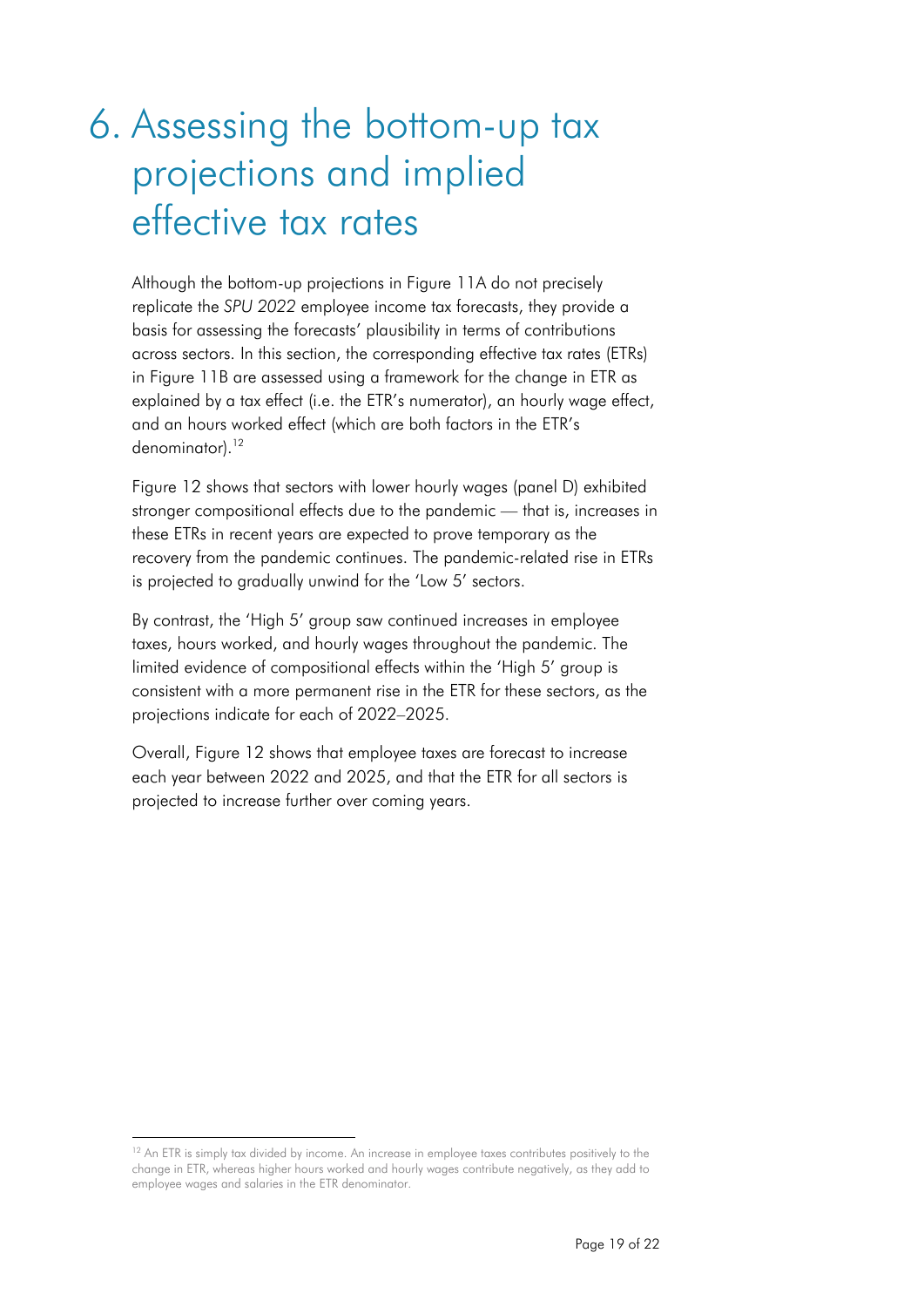#### Figure 12: Sectors with lower hourly wages show compositional effects due the pandemic that could unwind

Percentage points (for the change in effective tax rates)



Sources: Revenue Commissioners; Eurostat; Department of Finance; and author's calculations. Notes: The contribution can be calculated algebraically, or equivalently, with proportions of the change in logs, as follows:

 $ETR = \text{tax / wages} = \text{tax / (hourly wages} * \text{hours worked})$ 

 $d\log(tax/wages) = d\log(tax) - d\log(hourly wages) - d\log(hours worked)$ 

The proportional shares of the contributions, e.g. dlog(tax) / dlog(tax/wages), multiplied by the change in ETR, derives the contributions shown.

At any given time, there are numerous risks to any macroeconomic or fiscal projection, and the use of bottom-up projections across sectors is by no means immune to these risks. For example, hours worked could decline in some sectors, reflecting lower activity more generally; hourly pay could also fall, if the labour market weakens suddenly and wage bargaining power is adversely affected; unexpected compositional effects could see an increase in part-time workers, which can result in lower tax receipts relative to an equivalent number of hours worked by full-time workers. However, given the expectation in *SPU 2022* for continued real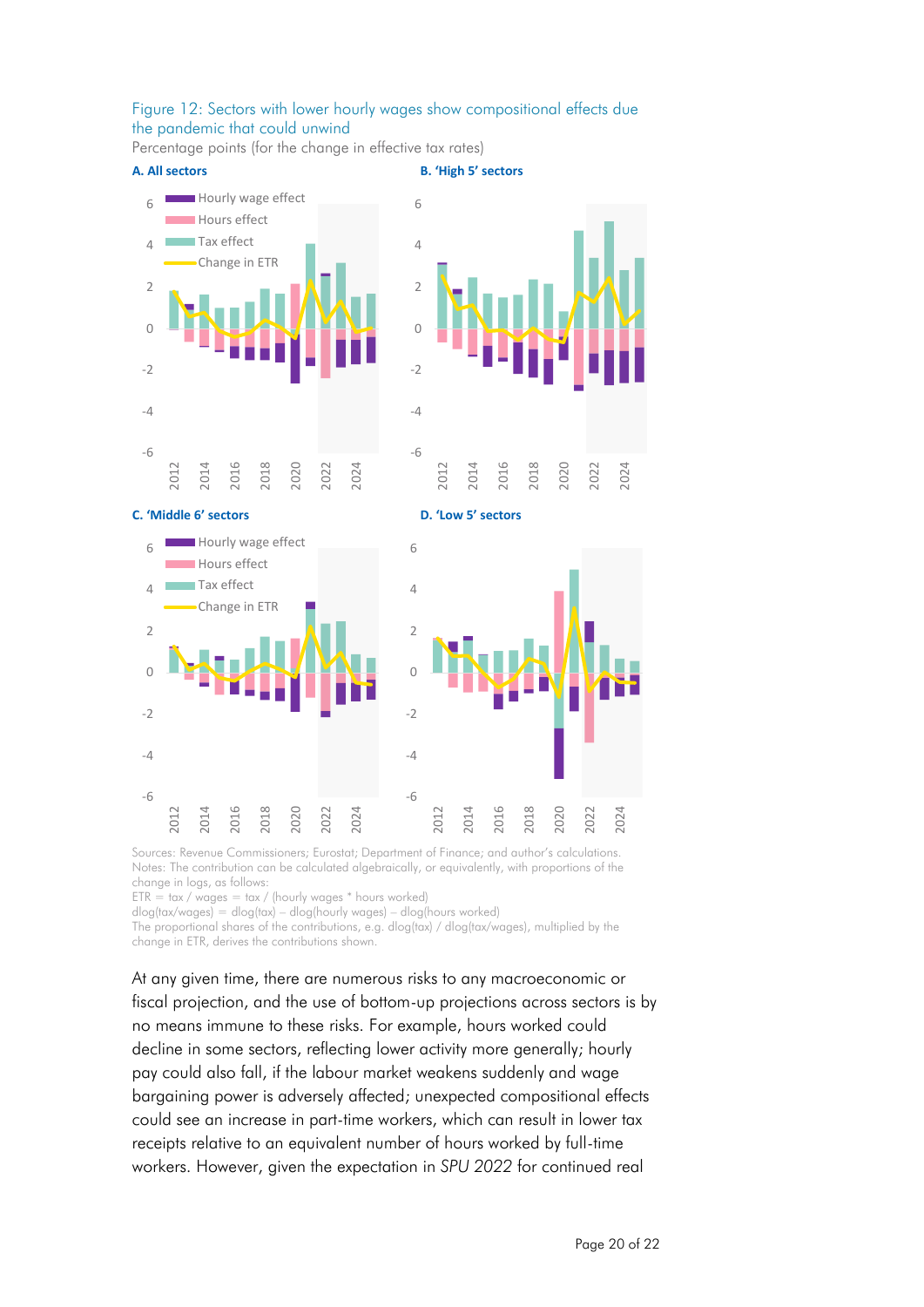economic growth over the forecast horizon, the bottom-up projections presented in this note show that the *SPU 2022* forecasts are plausible as a baseline. The analysis suggests some potential for upside risks to the official forecast for income tax.